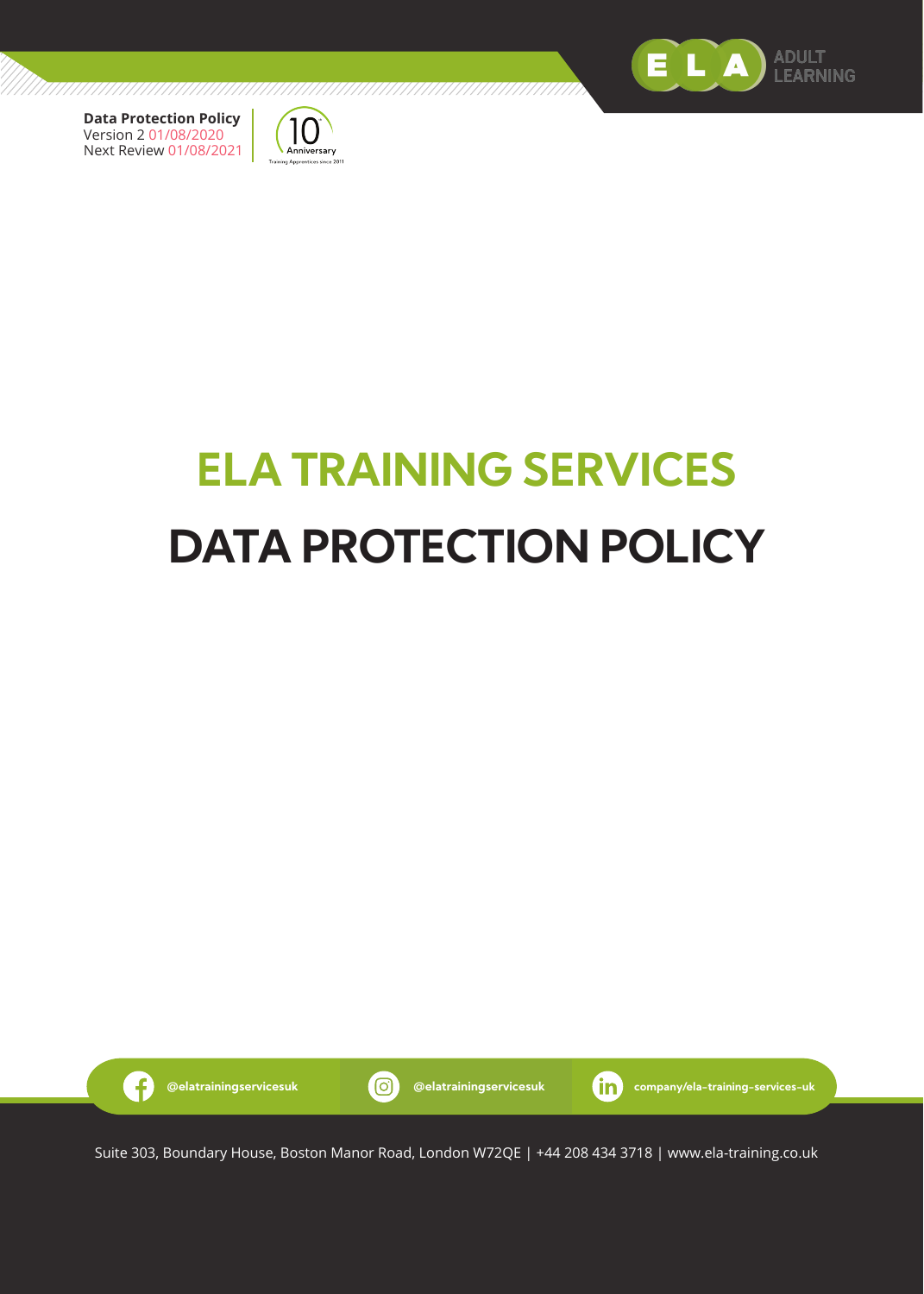



#### **Introduction**

ELA Ltd holds and processes information about employees, learners, employers and suppliers for academic, administrative and commercial purposes. When handling such information, ELA and all staff must comply with the General Data Protection Regulations (GDPR) which are set out in the Data Protection Act 2018 (the Act).

#### **In summary these state that personal data shall:**

- be processed fairly, lawfully and in a transparent manner,

- be obtained for a specified, explicit and lawful purpose and shall not be processed in any manner incompatible with the purpose,

- be adequate, relevant and limited to what is necessary for the purpose
- be accurate and up-to-date, (Inaccurate data will be erased or rectified without delay)
- not be kept for longer than necessary for the purpose,
- be processed in a manner that ensures appropriate security of the personal data,
- be kept safe from unauthorised processing, and accidental loss, damage or destruction,

- not be transferred to a country outside the European Economic Area, unless that country has equivalent levels of protection for personal data, except in specified circumstances.

## **Definitions**

- "Data controller" is the person, authority or agency who determines the purpose and method for processing data

- "Staff", "learners" and "other data subjects" may include past, present and potential members of those groups.

- "Other data subjects" and "third parties" may include contractors, suppliers, contacts, referees, friends or family members.

- "Processing" refers to any action involving personal data, including obtaining, viewing, copying, amending, adding, deleting, extracting, storing, disclosing or destroying information.

## **Notification of Data Held**

Ð

ELA will notify all staff and students and other relevant data subjects of the types of data held and processed by ELA concerning them, and the reasons for which it is processed. When processing for a new or different purpose is introduced the individuals affected by that change will be informed and the Data Protection Register entry will be amended.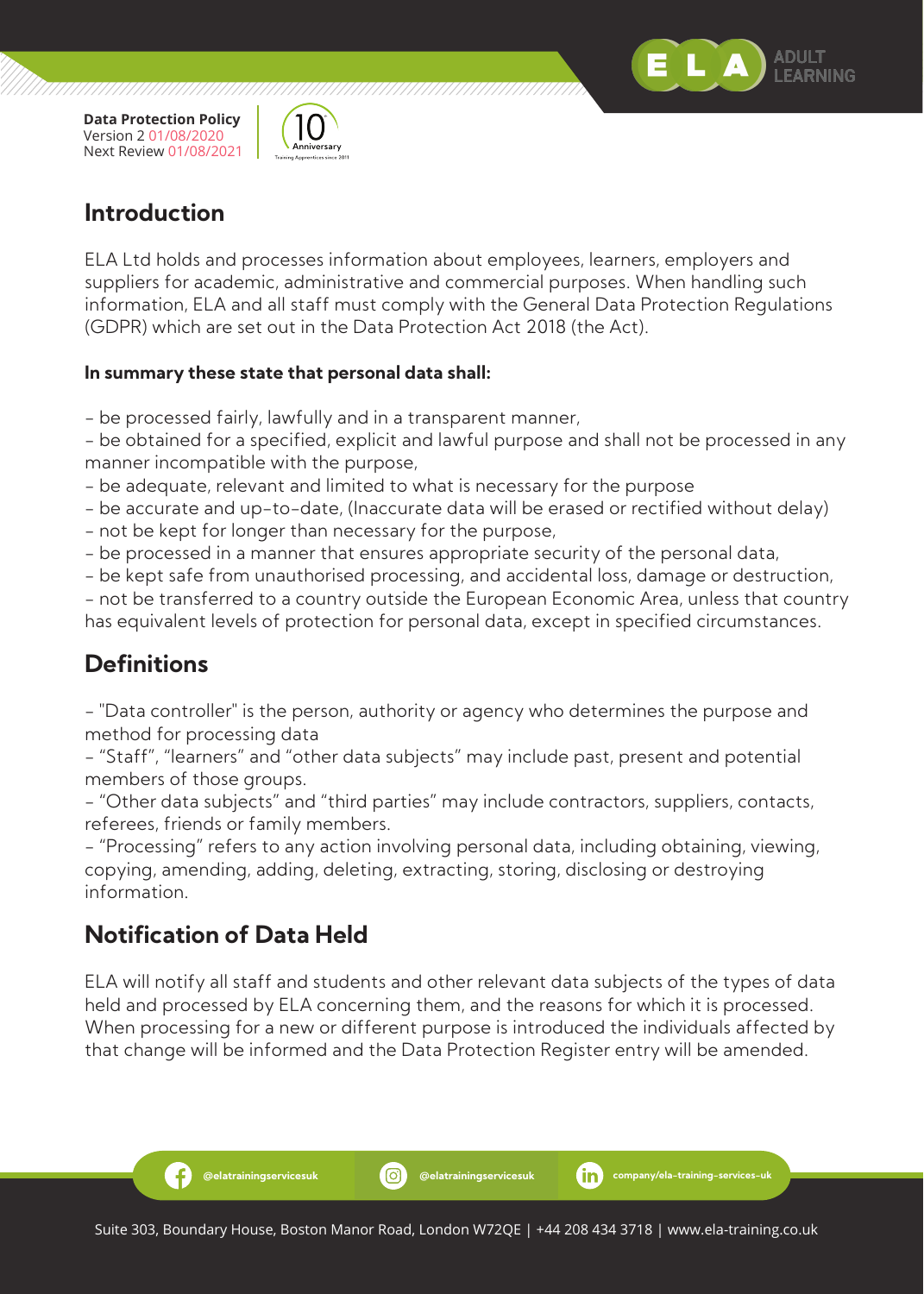



#### **Staff Responsibilities**

All staff shall:

- ensure that all personal information which they provide to ELA in connection with their employment is accurate and up-to-date;

- inform ELA of any changes to information, for example, changes of address;

- check the information which ELA will make available from time to time, in written or automated form, and inform ELA of any errors or, where appropriate, follow procedures for up-dating entries on computer forms. ELA will not be held responsible for errors of which it has not been informed.

When staff hold or process information about learners, colleagues or other data subjects (for example, learners' course work, references, or details of personal circumstances), they should comply with the following:

Staff shall ensure that:

- All personal information is kept securely;

- Personal information is not disclosed either orally or in writing, accidentally or otherwise to any unauthorised third party. Unauthorised disclosure may be a disciplinary matter, and may be considered gross misconduct in some cases.

When staff supervise learners doing work which involves the processing of personal information, they must ensure that those students are aware of the General Data Protection Principles, in particular, the requirement to obtain the data subject's consent where appropriate.

## **Student Responsibilities**

All students shall:

Ð

- ensure that all personal information which they provide to ELA is accurate and up-to-date;

- inform ELA of any changes to that information, for example, changes of address;

- check the information which ELA will make available from time to time, in written or automated form, and inform ELA of any errors or, where appropriate, follow procedures for up-dating entries on computer forms. ELA will not be held responsible for errors of which it has not been informed.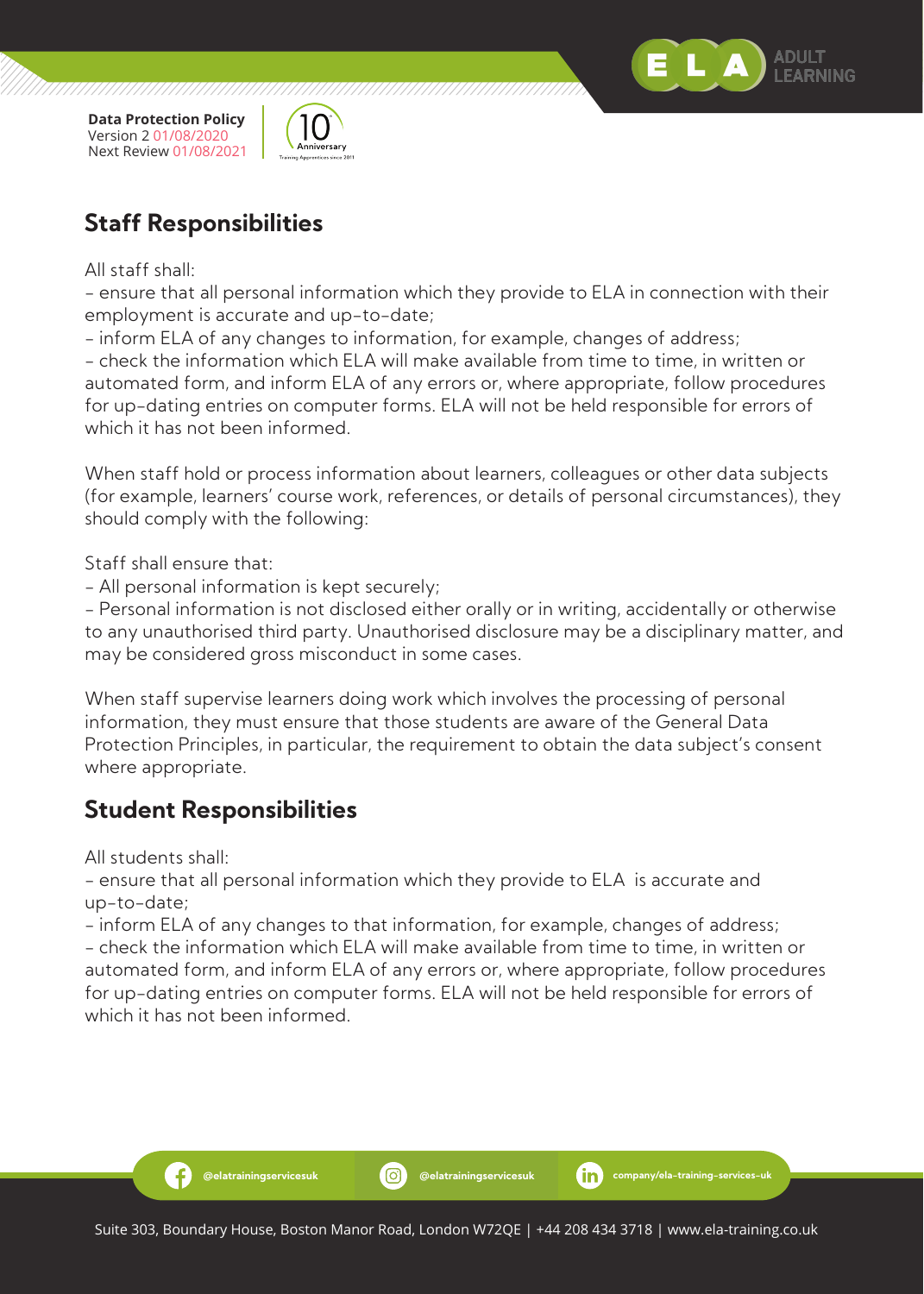

Ð



#### **Rights to Access Information**

Staff, learners and other data subjects in ELA have the right to access any personal data that is being kept about them either on computer or in structured and accessible manual files. Any person may exercise this right by submitting a request in writing to the appropriate designated data controller.

ELA aims to comply with requests for access to personal information as quickly as possible, but will ensure that it is provided within 40 days unless there is good reason for delay. In such cases, the reason for the delay will be explained in writing by the designated data controller to the data subject making the request.

**Subject Consent:** In some cases, such as the handling of sensitive information or the processing of research data, ELA is entitled to process personal data only with the consent of the individual. Agreement to ELA processing some specified classes of personal data is a condition of acceptance of a learner on to any course, and a condition of employment for staff.

ELA may process sensitive information about a person's health, disabilities, criminal convictions, race or ethnic origin in pursuit of the legitimate interests of ELA. For example, some jobs or courses will bring the applicants into contact with children, including young people between the ages of 16 and 18, and ELA has a duty under the Children Act 1989 and other enactments to ensure that staff are suitable for the job, and learners for the courses offered. ELA may also require such information for the administration of the sick pay policy, the absence policy or the equal opportunities policy, or for course assessment.

ELA also asks for information about particular health needs, such as allergies to particular forms of medication, or conditions such as asthma or diabetes. ELA will only use such information to protect the health and safety of the individual, for example, in the event of a medical emergency. The consent of the data subject will always be sought prior to the collection of any sensitive data as defined by the Act.

## **The Data Controller and the Designated Data Controllers**

Inderjot Singh is the Data Controller under the Act, and the Operations Director is ultimately responsible for implementation. Information and advice about the holding and processing of personal information is available from the Data Protection Officer –Ali Khan